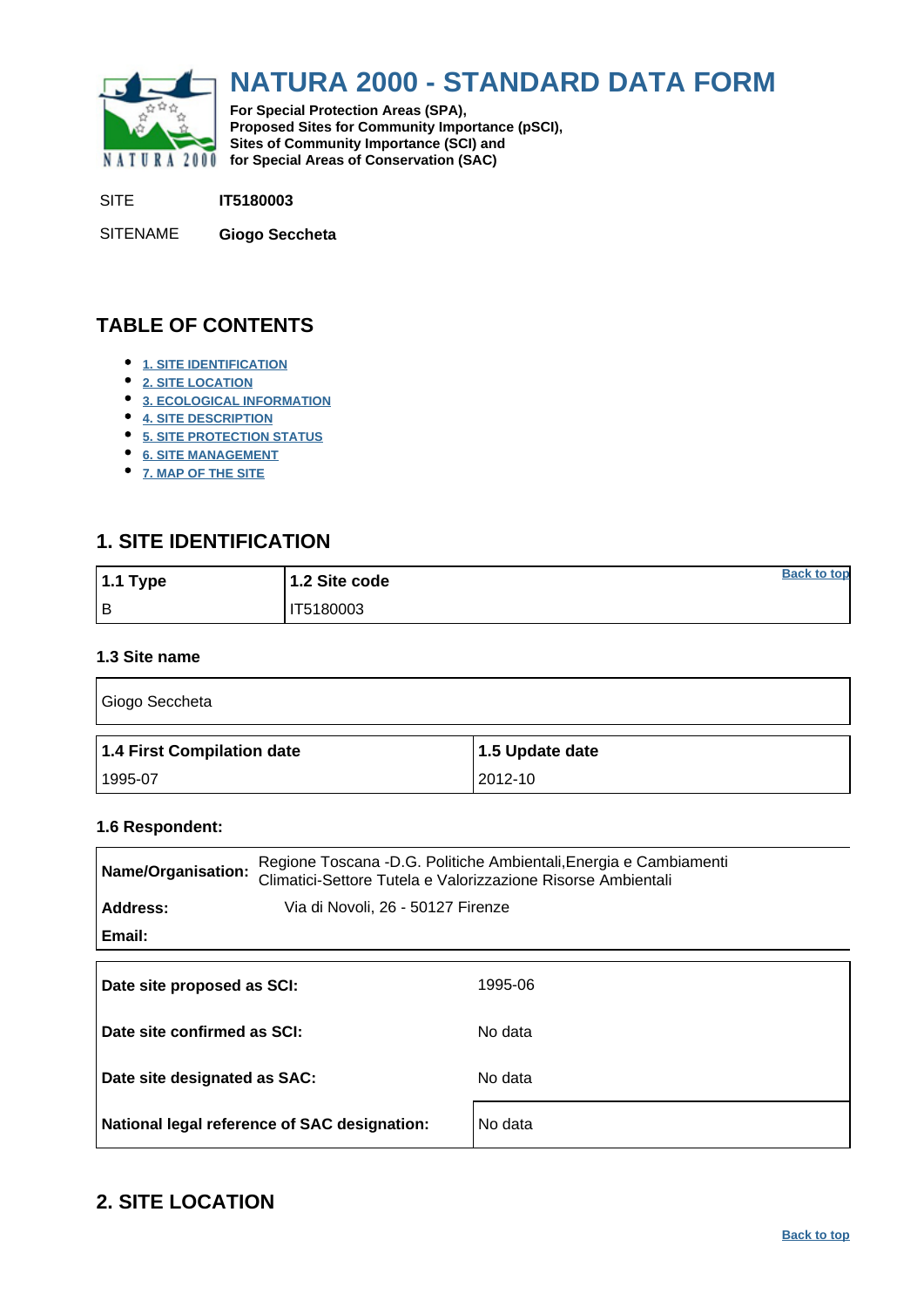### **2.1 Site-centre location [decimal degrees]:**

| Longitude        | Latitude            |
|------------------|---------------------|
| 11.8066666666667 | 43.826666666667     |
|                  |                     |
| 2.2 Area [ha]:   | 2.3 Marine area [%] |
| 89.0             | 0.0                 |
|                  |                     |
|                  |                     |

#### **2.4 Sitelength [km]:**

0.0

### **2.5 Administrative region code and name**

| <b>NUTS level 2 code</b> | <b>Region Name</b> |
|--------------------------|--------------------|
| I ITE1                   | oscana             |

### **2.6 Biogeographical Region(s)**

Continental (100.0

# <span id="page-1-0"></span>**3. ECOLOGICAL INFORMATION**

#### **3.1 Habitat types present on the site and assessment for them**

**Annex I Habitat types Site assessment Code PF NP Cover [ha] Cave [number] Data quality A|B|C|D A|B|C Representativity Relative Surface Conservation Global** 9210  $\begin{array}{|c|c|c|c|c|}\n\hline\n & & 30.0 & \quad\quad & \text{G} & \text{A} & \text{C} & \text{B} & \text{A} \end{array}$ <sup>9220</sup> 20.0 G B C B B

- **PF:** for the habitat types that can have a non-priority as well as a priority form (6210, 7130, 9430) enter "X" in the column PF to indicate the priority form.
- **NP:** in case that a habitat type no longer exists in the site enter: x (optional)
- **Cover:** decimal values can be entered
- **Caves:** for habitat types 8310, 8330 (caves) enter the number of caves if estimated surface is not available.
- **Data quality:** G = 'Good' (e.g. based on surveys); M = 'Moderate' (e.g. based on partial data with some extrapolation);  $P = 'Poor'$  (e.g. rough estimation)

### **3.2 Species referred to in Article 4 of Directive 2009/147/EC and listed in Annex II of Directive 92/43/EEC and site evaluation for them**

| <b>Species</b> |                   |  | <b>Population in the site</b> |  |  |  |  | <b>Site assessment</b> |  |  |
|----------------|-------------------|--|-------------------------------|--|--|--|--|------------------------|--|--|
|                | <b>Scientific</b> |  |                               |  |  |  |  |                        |  |  |

#### **[Back to top](#page-0-0)**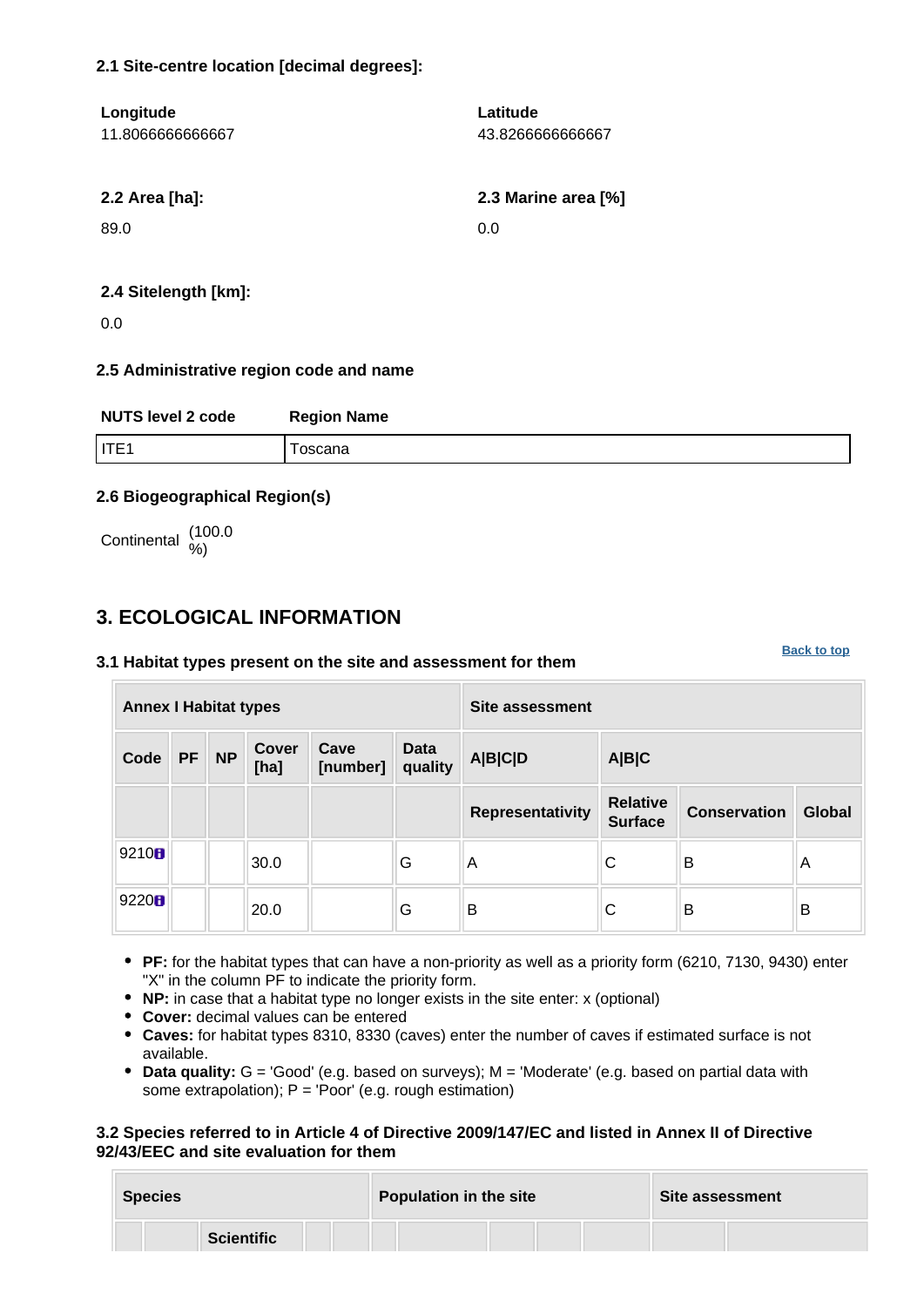| G | Code | <b>Name</b>                         | $\mathbf{s}$ | <b>NP</b> | T. | <b>Size</b> |            | Unit | Cat.         | D.qual.   | <b>A B C D</b> | A B C |              |      |
|---|------|-------------------------------------|--------------|-----------|----|-------------|------------|------|--------------|-----------|----------------|-------|--------------|------|
|   |      |                                     |              |           |    | Min         | <b>Max</b> |      |              |           | Pop.           | Con.  | Iso.         | Glo. |
| B | A085 | <b>Accipiter</b><br><b>gentilis</b> |              |           | p  |             |            |      | P            | DD        | D              |       |              |      |
| B | A091 | <b>Aquila</b><br>chrysaetos         |              |           | p  |             |            |      | P            | DD        | D              |       |              |      |
| M | 1352 | <b>Canis lupus</b>                  |              |           | p  |             |            |      | $\mathsf{R}$ | DD        | C              | B     | C            | B    |
|   | 6199 | Euplagia<br>quadripunctaria         |              |           | p  |             |            |      | R            | DD        | C              | B     | $\mathsf{C}$ | C    |
| B | A246 | Lullula arborea                     |              |           | p  |             |            |      | P            | <b>DD</b> | $\mathsf{C}$   | B     | $\mathsf{C}$ | B    |
| B | A072 | Pernis apivorus                     |              |           | p  |             |            |      | R            | DD        | $\mathsf C$    | B     | $\mathsf{C}$ | B    |
| B | A314 | <b>Phylloscopus</b><br>sibilatrix   |              |           | p  |             |            |      | P            | DD        | $\mathsf{C}$   | Α     | C            | B    |
| A | 1167 | <b>Triturus</b><br>carnifex         |              |           | p  |             |            |      | P            | DD        | $\mathsf{C}$   | B     | $\mathsf{C}$ | B    |

- **Group:**  $A =$  Amphibians,  $B =$  Birds,  $F =$  Fish,  $I =$  Invertebrates,  $M =$  Mammals,  $P =$  Plants,  $R =$  Reptiles
- **S:** in case that the data on species are sensitive and therefore have to be blocked for any public access enter: yes
- **NP:** in case that a species is no longer present in the site enter: x (optional)
- **Type:** p = permanent, r = reproducing, c = concentration, w = wintering (for plant and non-migratory species use permanent)
- $\bullet$  Unit: i = individuals,  $p =$  pairs or other units according to the Standard list of population units and codes in accordance with Article 12 and 17 reporting (see **[reference portal](http://bd.eionet.europa.eu/activities/Natura_2000/reference_portal)**)
- **Abundance categories (Cat.):** C = common, R = rare, V = very rare, P = present to fill if data are deficient (DD) or in addition to population size information
- **Data quality:** G = 'Good' (e.g. based on surveys); M = 'Moderate' (e.g. based on partial data with some extrapolation);  $P = Poor'$  (e.g. rough estimation);  $VP = Verv$  poor' (use this category only, if not even a rough estimation of the population size can be made, in this case the fields for population size can remain empty, but the field "Abundance categories" has to be filled in)

#### **3.3 Other important species of flora and fauna (optional)**

| <b>Species</b> |             |                                  | Population in the site |           |             | <b>Motivation</b> |  |                |    |              |             |             |              |                                |                            |  |  |  |
|----------------|-------------|----------------------------------|------------------------|-----------|-------------|-------------------|--|----------------|----|--------------|-------------|-------------|--------------|--------------------------------|----------------------------|--|--|--|
| <b>Group</b>   | <b>CODE</b> | <b>Scientific</b><br><b>Name</b> | $\mathbf{s}$           | <b>NP</b> | <b>Size</b> |                   |  |                |    |              | <b>Unit</b> | Cat.        |              | <b>Species</b><br><b>Annex</b> | <b>Other</b><br>categories |  |  |  |
|                |             |                                  |                        |           | <b>Min</b>  | <b>Max</b>        |  | <b>C R V P</b> | IV | $\mathsf{V}$ | A           | $\mathbf B$ | $\mathbf{C}$ | D                              |                            |  |  |  |
| $\mathsf{P}$   |             | <b>Aquilegia</b><br>vulgaris     |                        |           |             |                   |  | $\mathsf{R}$   |    |              |             |             |              | X                              |                            |  |  |  |
| B              | A334        | <b>Certhia</b><br>familiaris     |                        |           |             |                   |  | P              |    |              |             |             |              | $\sf X$                        |                            |  |  |  |
| $\mathsf{R}$   | 1284        | <b>Coluber</b><br>viridiflavus   |                        |           |             |                   |  | $\mathsf{C}$   | X  |              |             |             |              |                                |                            |  |  |  |
| P              | 1866        | Galanthus<br>nivalis             |                        |           |             |                   |  | $\vee$         |    | $\times$     |             |             |              |                                |                            |  |  |  |
| $\mathsf{P}$   |             | Lilium<br>croceum                |                        |           |             |                   |  | $\mathsf{R}$   |    |              |             |             |              | X                              |                            |  |  |  |
| M              | 1358        | <b>Mustela</b><br>putorius       |                        |           |             |                   |  | $\mathsf{R}$   |    | $\times$     |             |             |              |                                |                            |  |  |  |
|                | 1056        | <b>Parnassius</b><br>mnemosyne   |                        |           |             |                   |  | P              |    |              |             |             | X            | $\boldsymbol{\mathsf{X}}$      |                            |  |  |  |
|                |             |                                  |                        |           |             |                   |  |                |    |              |             |             |              |                                |                            |  |  |  |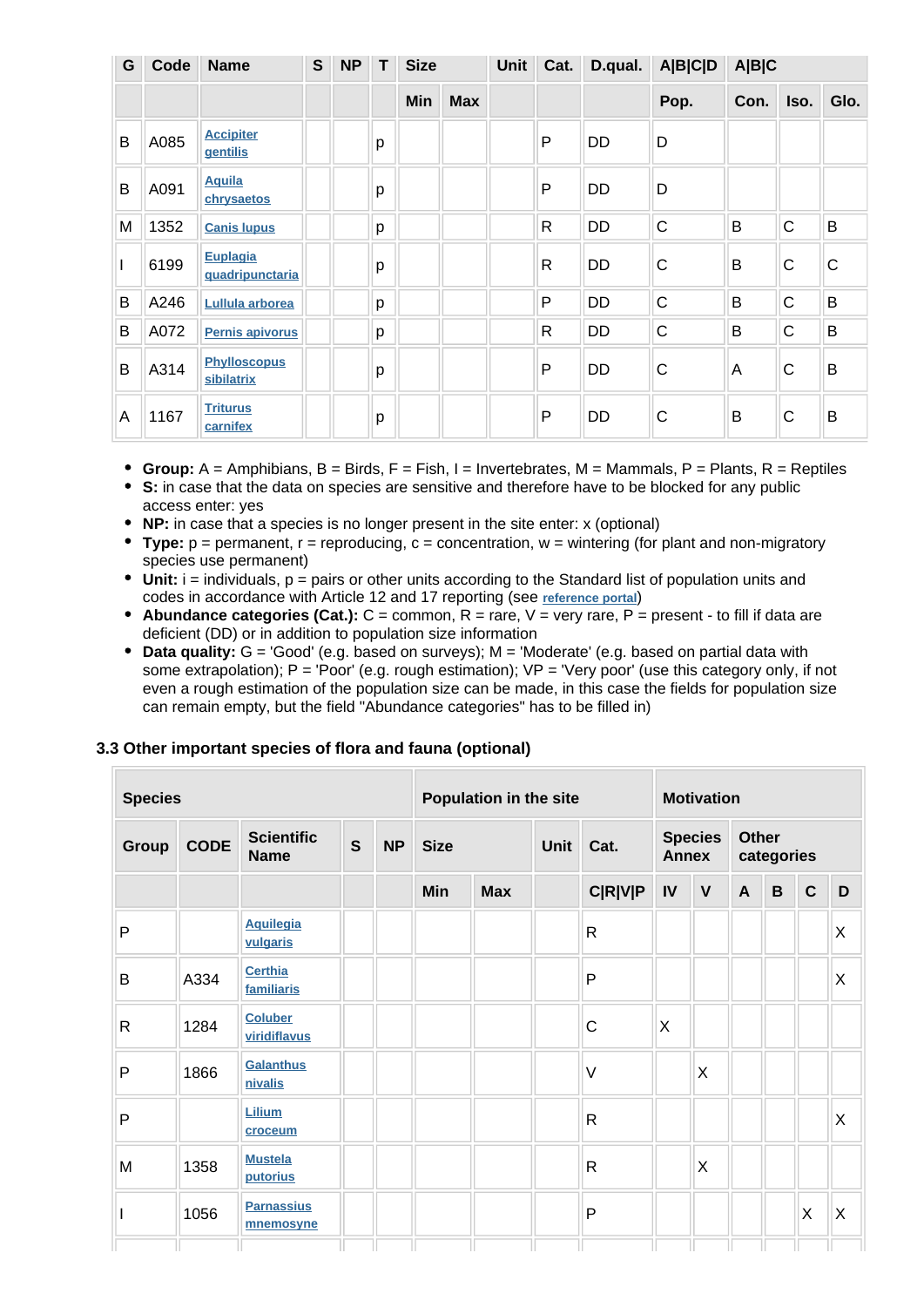| M | 2016 | <b>Pipistrellus</b><br>kuhli           | P |          | X |   |  |
|---|------|----------------------------------------|---|----------|---|---|--|
| М | 1311 | <b>Pipistrellus</b><br>savii           | P | ΙX       |   |   |  |
| M | 1329 | <b>Plecotus</b><br>austriacus          | P | $\times$ |   |   |  |
| R | 1256 | <b>Podarcis</b><br>muralis             |   | X<br>С   |   |   |  |
| A | 1185 | <b>Speleomantes</b><br><b>italicus</b> | P | $\times$ |   |   |  |
| M |      | Sus scrofa                             | P |          |   | X |  |

- **Group:** A = Amphibians, B = Birds, F = Fish, Fu = Fungi, I = Invertebrates, L = Lichens, M = Mammals,  $P =$  Plants,  $R =$  Reptiles
- **CODE:** for Birds, Annex IV and V species the code as provided in the reference portal should be used in addition to the scientific name
- **S:** in case that the data on species are sensitive and therefore have to be blocked for any public access enter: yes
- **NP:** in case that a species is no longer present in the site enter: x (optional)
- **Unit:** i = individuals, p = pairs or other units according to the standard list of population units and codes in accordance with Article 12 and 17 reporting, (see **[reference portal](http://bd.eionet.europa.eu/activities/Natura_2000/reference_portal)**)
- **Cat.:** Abundance categories:  $C =$  common,  $R =$  rare,  $V =$  very rare,  $P =$  present
- **Motivation categories: IV, V:** Annex Species (Habitats Directive), **A:** National Red List data; **B:** Endemics; **C:** International Conventions; **D:** other reasons

# <span id="page-3-0"></span>**4. SITE DESCRIPTION**

#### **4.1 General site character**

**Habitat class % Cover** N16 75.0 N08 5.0  $\,$  5.0  $\,$  5.0  $\,$  5.0  $\,$  5.0  $\,$  5.0  $\,$  5.0  $\,$  5.0  $\,$  5.0  $\,$  5.0  $\,$  5.0  $\,$  5.0  $\,$  5.0  $\,$  5.0  $\,$  5.0  $\,$  5.0  $\,$  5.0  $\,$  5.0  $\,$  5.0  $\,$  5.0  $\,$  5.0  $\,$  5.0  $\,$  5.0  $\,$  5.0  $\,$  5 N19 20.0 **Total Habitat Cover** 2008 **100** 

#### **Other Site Characteristics**

Area forestale situata sui versanti meridionali dell'Appennino Tosco-Romagnolo.

#### **4.2 Quality and importance**

Fustaie di Fagus sylvatica in ottimo stato di conservazione. Da segnalare la presenza di Canis lupus, tra i Mammiferi, e del Triturus carnifex Anfibio endemico italiano. Fra gli invertebrati sono presenti il Coleottero Cerambicide Rosalia alpina ed il Lepidottero Callimorpha quadripunctaria (nec quadripunctata!), oltre ad alcuni endemismi della Toscana o dell'Appennino.

#### **4.3 Threats, pressures and activities with impacts on the site**

The most important impacts and activities with high effect on the site

| Negative Impacts |                                             |                                   |                           |  |  |  |  |  |
|------------------|---------------------------------------------|-----------------------------------|---------------------------|--|--|--|--|--|
| <b>Rank</b>      | Threats<br>land<br>pressures<br>.<br>[code] | Pollution<br>(optional)<br>[code] | inside/outside<br>[i o b] |  |  |  |  |  |
|                  | D01.02                                      |                                   |                           |  |  |  |  |  |
|                  | G01.02                                      |                                   |                           |  |  |  |  |  |

| Positive Impacts |                                                |                     |                           |  |  |  |  |
|------------------|------------------------------------------------|---------------------|---------------------------|--|--|--|--|
| <b>IRank</b>     | Activities,<br>management (optional)<br>[code] | Pollution<br>[code] | inside/outside<br>[i o b] |  |  |  |  |

**[Back to top](#page-0-0)**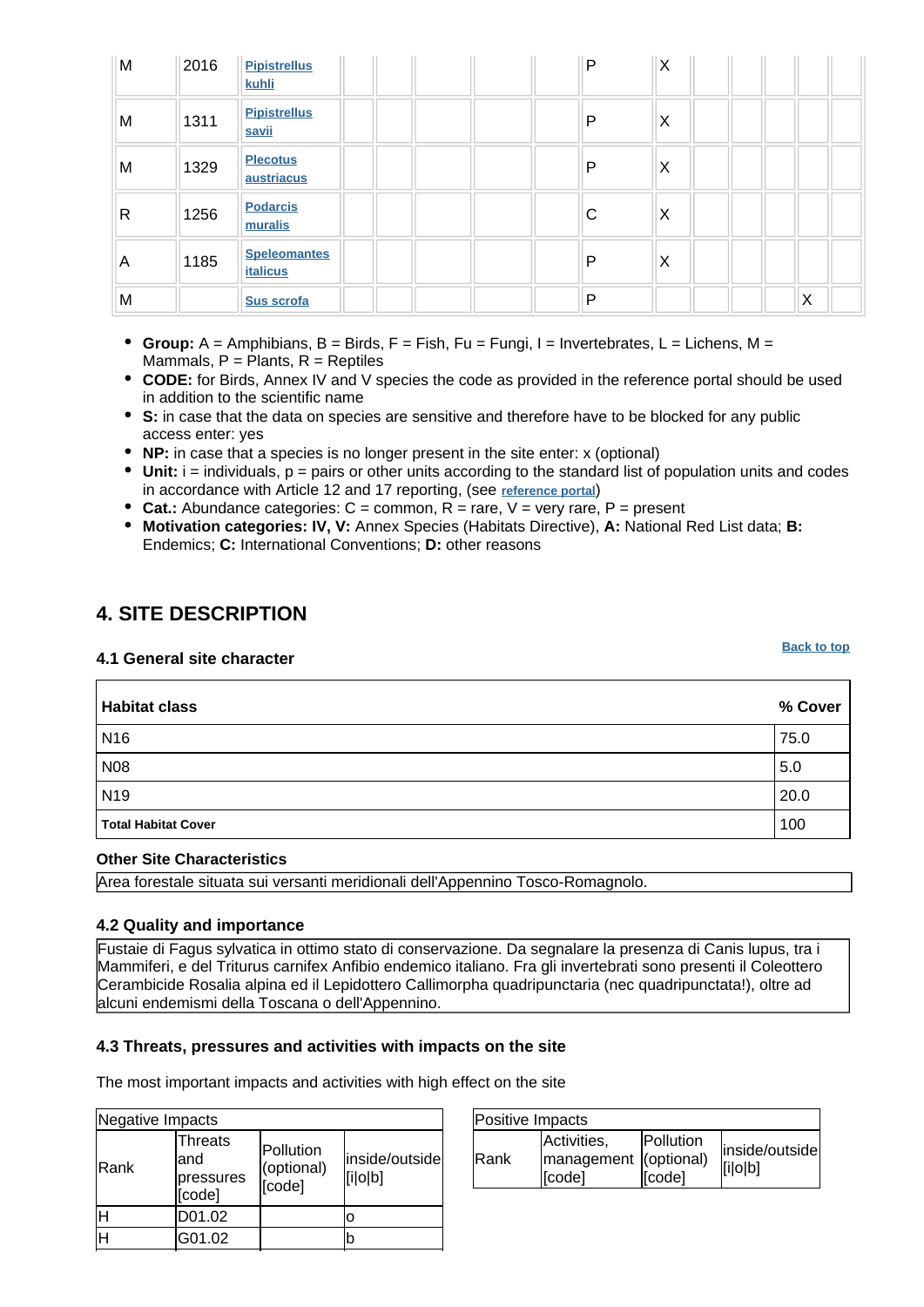|                 | F06.01          |  |
|-----------------|-----------------|--|
|                 | D <sub>06</sub> |  |
| IM <sub>I</sub> | D01.01          |  |

Rank:  $H = high$ ,  $M = medium$ ,  $L = low$ 

Pollution:  $N =$  Nitrogen input, P = Phosphor/Phosphate input, A = Acid input/acidification,  $T =$  toxic inorganic chemicals,  $O =$  toxic organic chemicals,  $X =$  Mixed pollutions  $i = inside, o = outside, b = both$ 

#### **4.4 Ownership (optional)**

| ype     |                        | [%] |
|---------|------------------------|-----|
|         | National/Federal       | 0   |
|         | State/Province         | 0   |
|         | Public Local/Municipal | 0   |
|         | Any Public             | 25  |
|         | Joint or Co-Ownership  | 0   |
| Private |                        | 75  |
| Unknown |                        | 0   |
| sum     |                        | 100 |

#### **4.5 Documentation**

Comunicazione Marina Clauser. Comunicazione Stefano Vanni. Comunicazione Filippo Fabiano. Comunicazione Marco Apollonio. Palladino S. ( a cura di). 1990 - Lista delle aree naturali protette in Italia. Comunicazione Paolo Agnelli. Tellini Florenzano G., 1996. Monitoraggio ornitologico delle foreste casentinesi, Comunità Montana del Casentino, Ponte e Poppi (Ar). Tellini Florenzano G., Arcamone E., Baccetti N., Meschini E., Sposimo P. (eds.) 1997. Atlante degli uccelli nidificanti e svernanti in Toscana. Quad. Mus. Stor. Nat. Livorno, Monografia n.1: 414 pp.

# <span id="page-4-0"></span>**5. SITE PROTECTION STATUS (optional)**

#### **5.1 Designation types at national and regional level:**

**[Back to top](#page-0-0)**

| Code         | Cover [%] | Code             | Cover [%] | Code | Cover [%] |
|--------------|-----------|------------------|-----------|------|-----------|
| IT02         | 100.0     | IT <sub>01</sub> | 100.0     | IT13 | 100.0     |
| <b>IIT11</b> | 100.0     |                  |           |      |           |

### **5.2 Relation of the described site with other sites:**

designated at national or regional level:

<span id="page-4-1"></span>

| Type code        | Site name                                                    | <b>Type</b> | Cover [%] |
|------------------|--------------------------------------------------------------|-------------|-----------|
| IT <sub>13</sub> | Foreste Alto Bacino dell'Arno                                |             |           |
| IT <sub>01</sub> | ZPS Camaldoli, Scodella, Campigna, Badia Prataglia (ver. tos |             |           |
| IT <sub>02</sub> | Foreste Alto Bacino dell'Arno                                |             |           |
| <b>IT11</b>      | Foreste Alto Bacino dell'Arno                                |             |           |
| IT <sub>01</sub> | Foreste Alto Bacino dell'Arno                                |             |           |
| <b>IT13</b>      | ZPS Camaldoli, Scodella, Campigna, Badia Prataglia (ver. tos |             |           |
| <b>IT11</b>      | ZPS Camaldoli, Scodella, Campigna, Badia Prataglia (ver. tos |             |           |
| IT <sub>02</sub> | ZPS Camaldoli, Scodella, Campigna, Badia Prataglia (ver. tos |             |           |